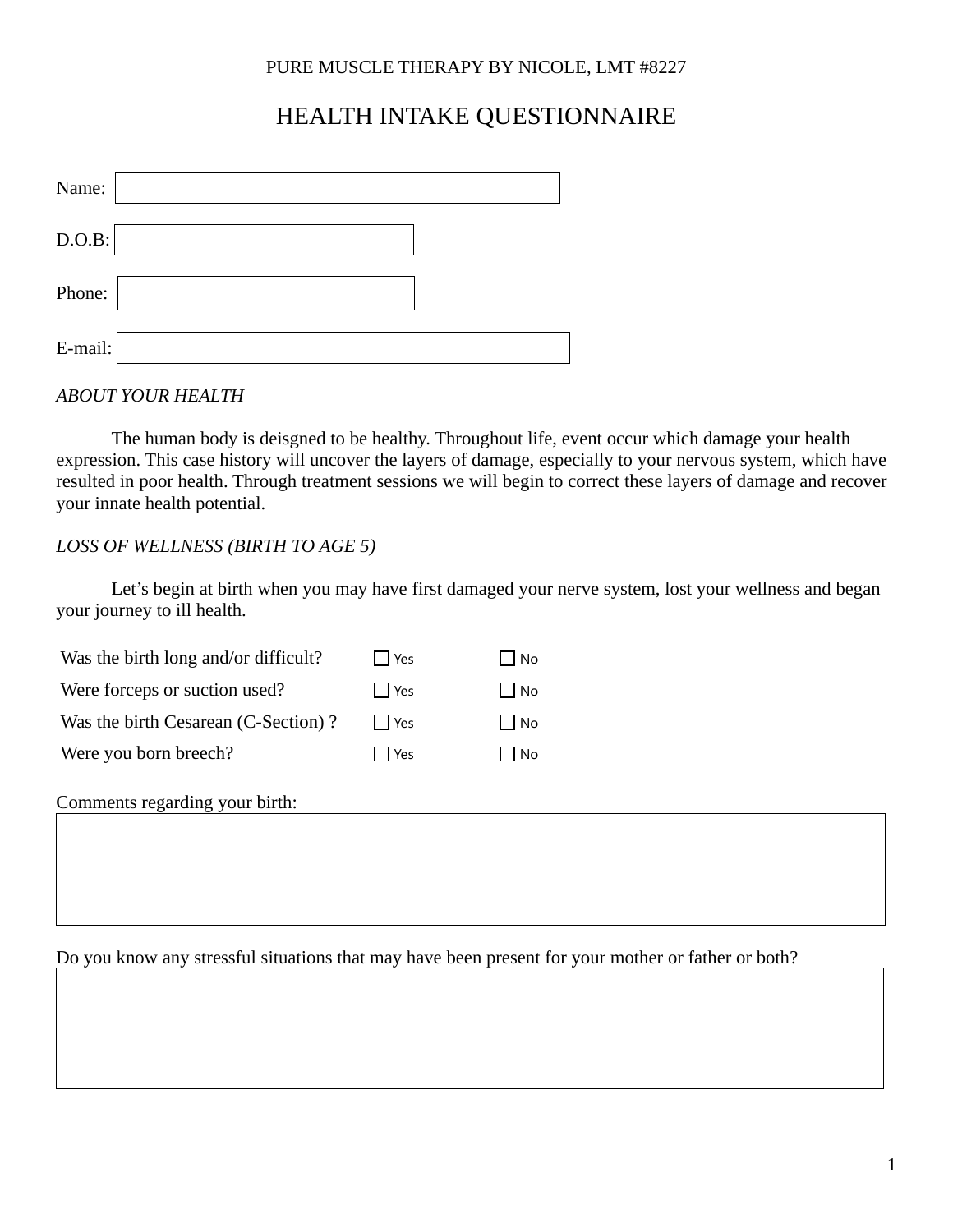### *GROWTH AND DEVELOPMENT*

| Did you roll out of bed or have any falls as a child?          | $\Box$ Yes | $\Box$ No |  |  |
|----------------------------------------------------------------|------------|-----------|--|--|
| Any Childhood illnesses?                                       | $\Box$ Yes | $\Box$ No |  |  |
| Did you have any other traumas?                                | $\Box$ Yes | $\Box$ No |  |  |
| Did you have colic, reflux, or difficulty feeding?             | $\Box$ Yes | $\Box$ No |  |  |
| Please describe in more detail any of the above:               |            |           |  |  |
|                                                                |            |           |  |  |
|                                                                |            |           |  |  |
|                                                                |            |           |  |  |
| Were there any stressful events (0-5yrs)? $\Box$ Yes $\Box$ No |            |           |  |  |
| Please describe in more detail:                                |            |           |  |  |
|                                                                |            |           |  |  |
|                                                                |            |           |  |  |
|                                                                |            |           |  |  |

### *LOSS OF WHOLE BODY HEALTH (AGE 5 – PRESENT)*

As you increase the layer of damage you probably begin to experience symptoms and random bouts of sickness.

| Did you, or do you currently?:  |                |               |                        |
|---------------------------------|----------------|---------------|------------------------|
| Smoke tobacco products?         | $\Box$ Yes     | No            | Reformed Smoker        |
| Drink Alcohol?                  | l l Yes        | $\Box$ No     | Recovered Drinker      |
| If yes, how often do you drink? | <b>□</b> Daily | <b>Weekly</b> | $\Box$ Occasionally    |
| <b>Recreational Drugs?</b>      | l Yes          | ' ∫ No        | $\Box$ Used Previously |

Have you recently taken recreational drugs (this information is confidential) please list them along with the number of days/week since last taken.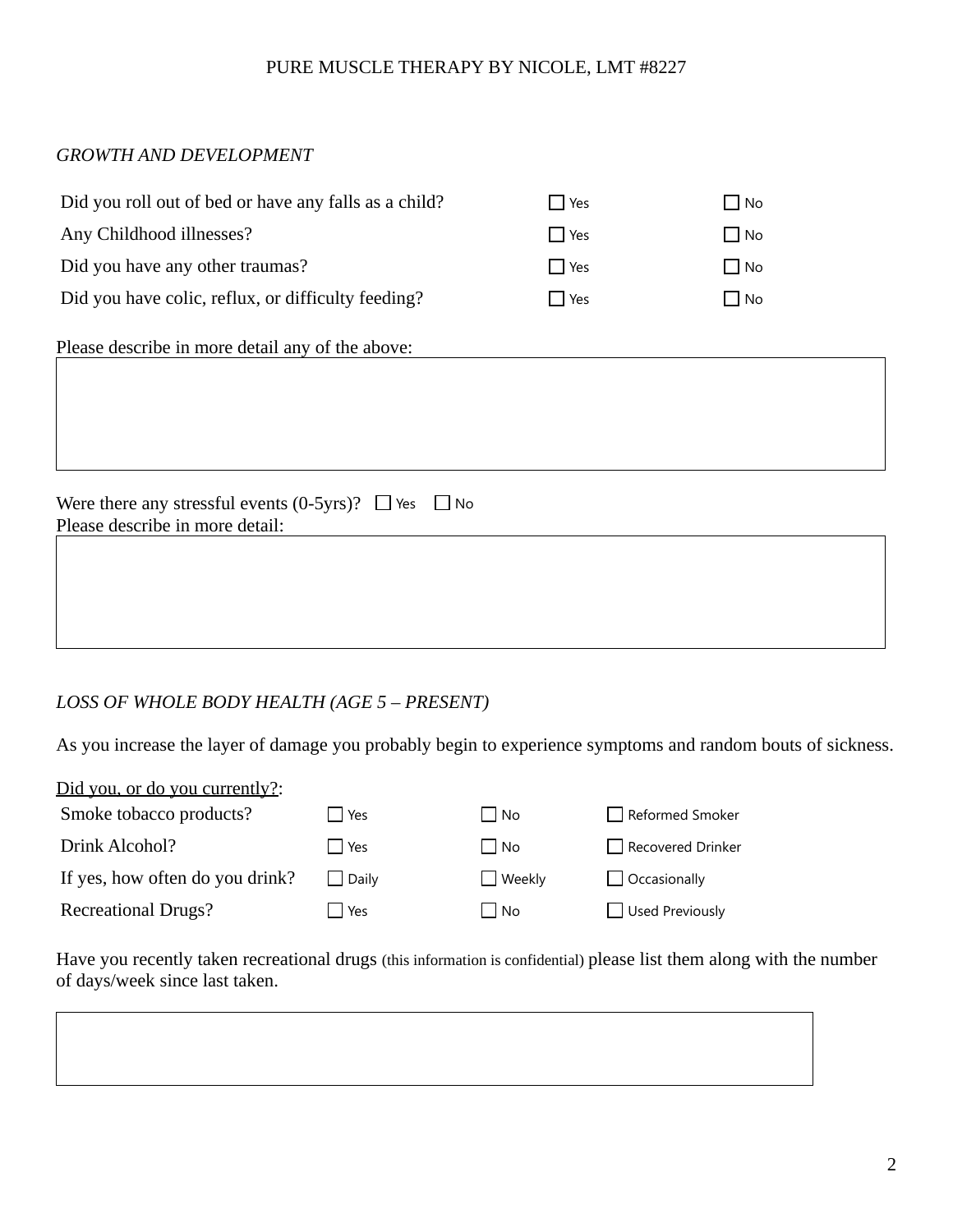| Do you take over the counter drugs / medicine? $\Box$ Yes $\Box$ No | Please list in box below: |
|---------------------------------------------------------------------|---------------------------|
|                                                                     |                           |

Do you take prescription medicine? (please list & include function of the drug e.g. blood pressure, etc.)

How would you describe your diet? Do you eat healthy?

Have you been in any accidents? Please describe:

Have you had any surgeries? Any organ removals or transplants? Please list type of surgery & date:

How are your sleeping habits? (Trouble falling asleep, staying asleep, trouble upon waking, etc..)

Sleep Posture - check box(es):

Side Sleeper  $\Box$  Back  $\Box$  Stomach  $\Box$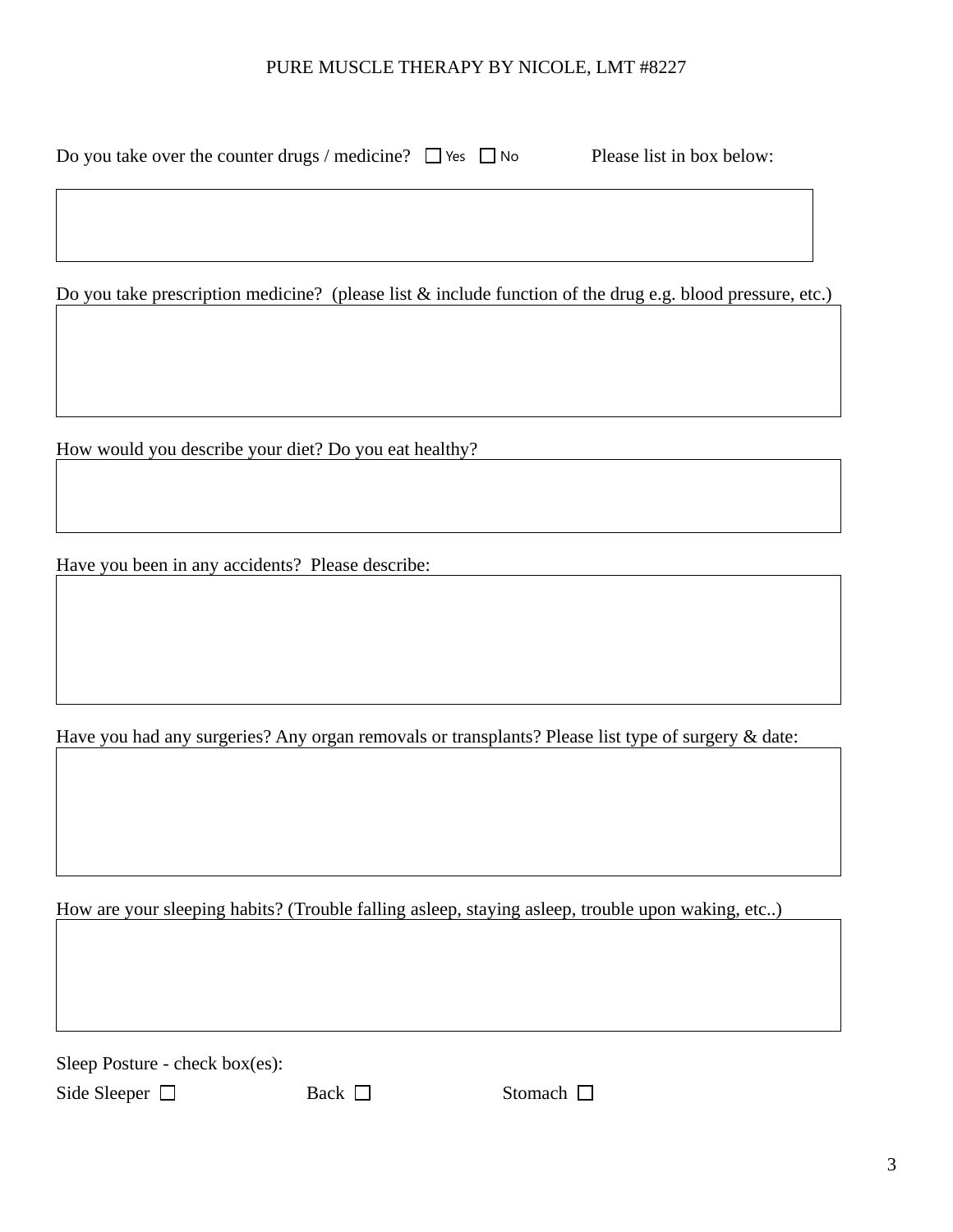|                                                  |                   | Did you previously or currently have any work-related stress? Please describe.            |
|--------------------------------------------------|-------------------|-------------------------------------------------------------------------------------------|
| Yes, Currently                                   | Previously        | $\Box$ No current stress                                                                  |
|                                                  |                   |                                                                                           |
|                                                  |                   |                                                                                           |
|                                                  |                   |                                                                                           |
|                                                  |                   |                                                                                           |
|                                                  |                   | Any previous or current mental or physical stress? Please describe.                       |
| $\Box$ Yes, Currently                            | Previously        | No current stress                                                                         |
|                                                  |                   |                                                                                           |
|                                                  |                   |                                                                                           |
|                                                  |                   |                                                                                           |
|                                                  |                   |                                                                                           |
|                                                  |                   |                                                                                           |
|                                                  |                   | Do you have any current or previous injuries from hobbies and/or sports? Please describe. |
| Yes, Currently                                   | $\Box$ Previously | $\Box$ No                                                                                 |
|                                                  |                   |                                                                                           |
|                                                  |                   |                                                                                           |
|                                                  |                   |                                                                                           |
|                                                  |                   |                                                                                           |
|                                                  |                   | Any other traumas or experiences you feel may be relavent to your treatment and healing?  |
| $\Box$ Yes                                       | $\Box$ No         |                                                                                           |
|                                                  |                   |                                                                                           |
|                                                  |                   |                                                                                           |
|                                                  |                   |                                                                                           |
|                                                  |                   |                                                                                           |
| What is your relationship like with your mother? |                   |                                                                                           |
|                                                  |                   |                                                                                           |

# What is your relationship like with you father?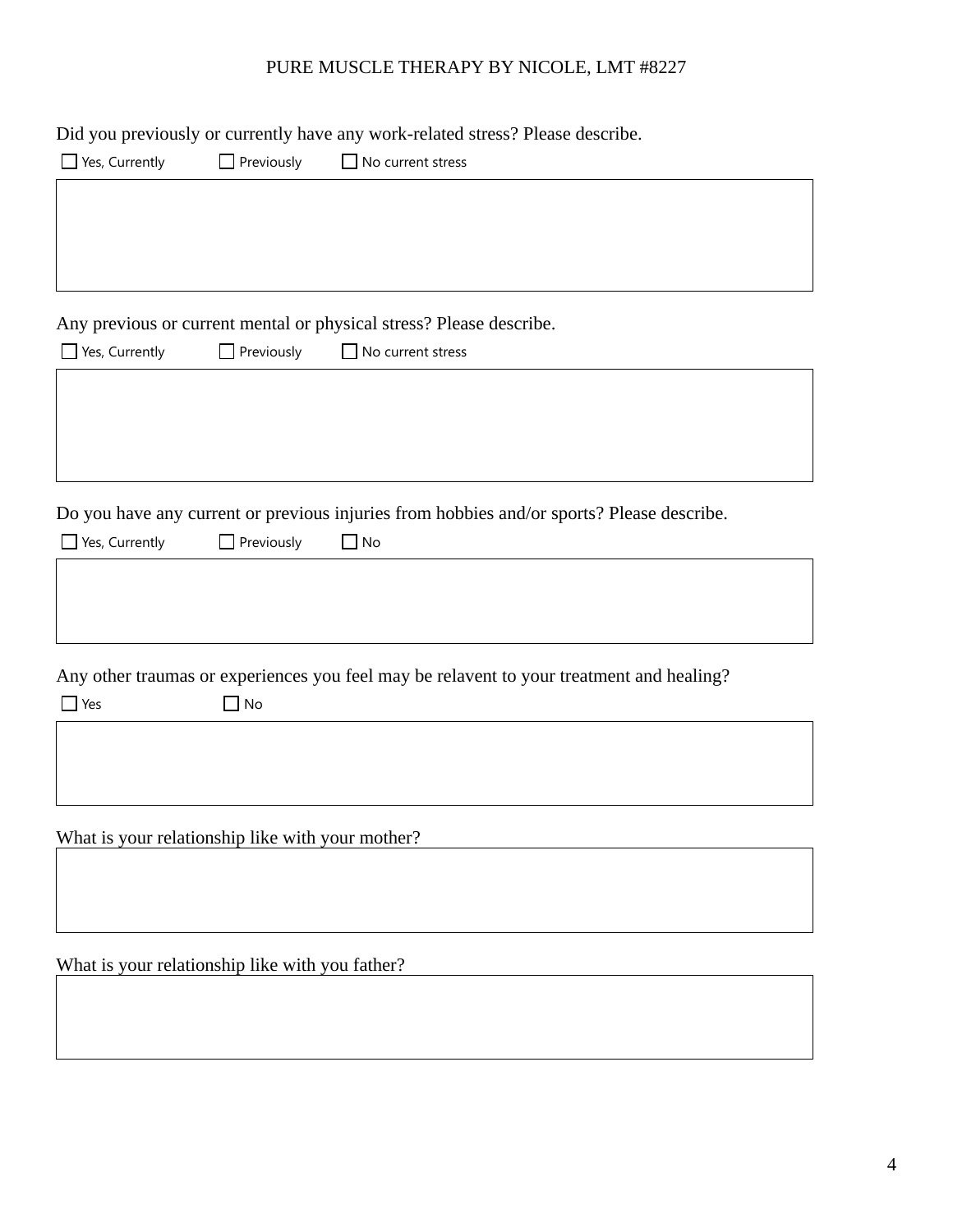### *CURRENT STATE OF HEALTH*

What is your body telling you right now? What symptoms are you experiencing? Please describe and explain what you feel is happening in your body.

When did this start? What do you think the cause is?

What activities aggravate your condition?

What lessens your condition?

Is this condition interfering with:

| Sleep $\Box$ Check Box           | Work $\Box$ Check Box | Daily Activities $\Box$ Check Box | Other $\Box$ Check Box |
|----------------------------------|-----------------------|-----------------------------------|------------------------|
| What is stopping you from doing? |                       |                                   |                        |
|                                  |                       |                                   |                        |

If this were to go away tomorrow, what would be different about your life?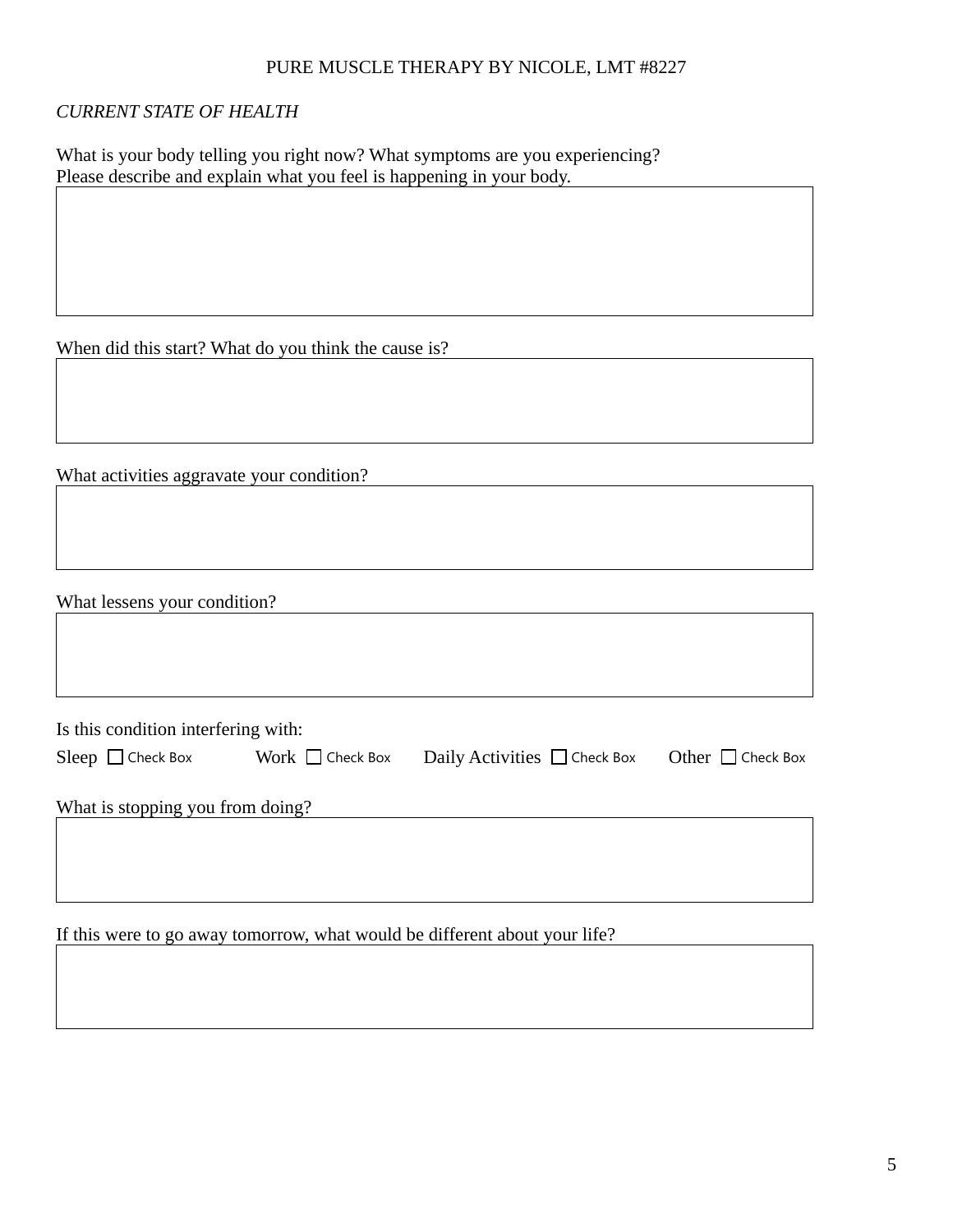| Are you living the life you would like to be?                                                                       |                                                                            |                                |  |
|---------------------------------------------------------------------------------------------------------------------|----------------------------------------------------------------------------|--------------------------------|--|
|                                                                                                                     |                                                                            |                                |  |
|                                                                                                                     |                                                                            |                                |  |
| What are you looking to get out of this treatment?                                                                  |                                                                            |                                |  |
|                                                                                                                     |                                                                            |                                |  |
|                                                                                                                     |                                                                            |                                |  |
| On a scale of 1-10, how happy are you?<br>$1 =$ complete unhappy, $10 =$ happiest I've ever been                    |                                                                            |                                |  |
| On a scale of 1-10, how much stress is in your life?<br>$1 =$ none whatsoever, $10 =$ the most stress I've ever had |                                                                            |                                |  |
|                                                                                                                     | Please check any of the following symptoms you are currently experiencing: |                                |  |
| <b>NECK PAIN</b>                                                                                                    | <b>STIFF NECK</b>                                                          | LOSS OF TASTE / SMELL          |  |
| SHOULDER PAIN                                                                                                       | <b>HEADACHES</b>                                                           | $\Box$ Allergies               |  |
| <b>CHEST PAIN</b>                                                                                                   | <b>DIZZINESS</b>                                                           | $\Box$ COLD /FLU               |  |
| MID-BACK PAIN                                                                                                       | <b>FAINTING</b>                                                            | <b>MENSTRAUL PAIN</b>          |  |
| $\Box$ LOW BACK PAIN                                                                                                | $\square$ ears ringing                                                     | $\square$ stress               |  |
| <b>KNEE PAIN</b>                                                                                                    | <b>BALANCE LOSS</b>                                                        | FIBROMYALGIA                   |  |
| <b>SCIATICA</b>                                                                                                     | <b>MEMORY LOSS</b>                                                         | <b>DEPRESSION</b>              |  |
| NUMBNESS IN FINGERS                                                                                                 | <b>MIGRAINES</b>                                                           | $\Box$ SHORTNESS OF BREATH     |  |
| NUMBNESS IN TOES                                                                                                    | NERVOUSNESS                                                                | DIFFICULTY BREATHING           |  |
| $\Box$ PINS & NEEDLES (ARMS)                                                                                        | <b>TENSION &amp; IRRITABILITY</b>                                          | STOMACH / DIGESTIVE PROBLEMS   |  |
| $\Box$ PINS & NEEDLES (LEGS)                                                                                        | $\Box$ FATIGUE / SLEEPING                                                  | $\Box$ CONSTIPATION / DIARRHEA |  |
| COLD HANDS & FEET                                                                                                   | <b>CHRONIC FATIGUE</b>                                                     | <b>WEIGHT PROBLEMS</b>         |  |
| <b>COLD SWEAT</b>                                                                                                   | <b>INSOMNIA</b>                                                            | $\Box$ Fever                   |  |
| LIGHT SENSITIVITY                                                                                                   | <b>HEARING PROBLEMS</b>                                                    | <b>THYROID ISSUES</b>          |  |